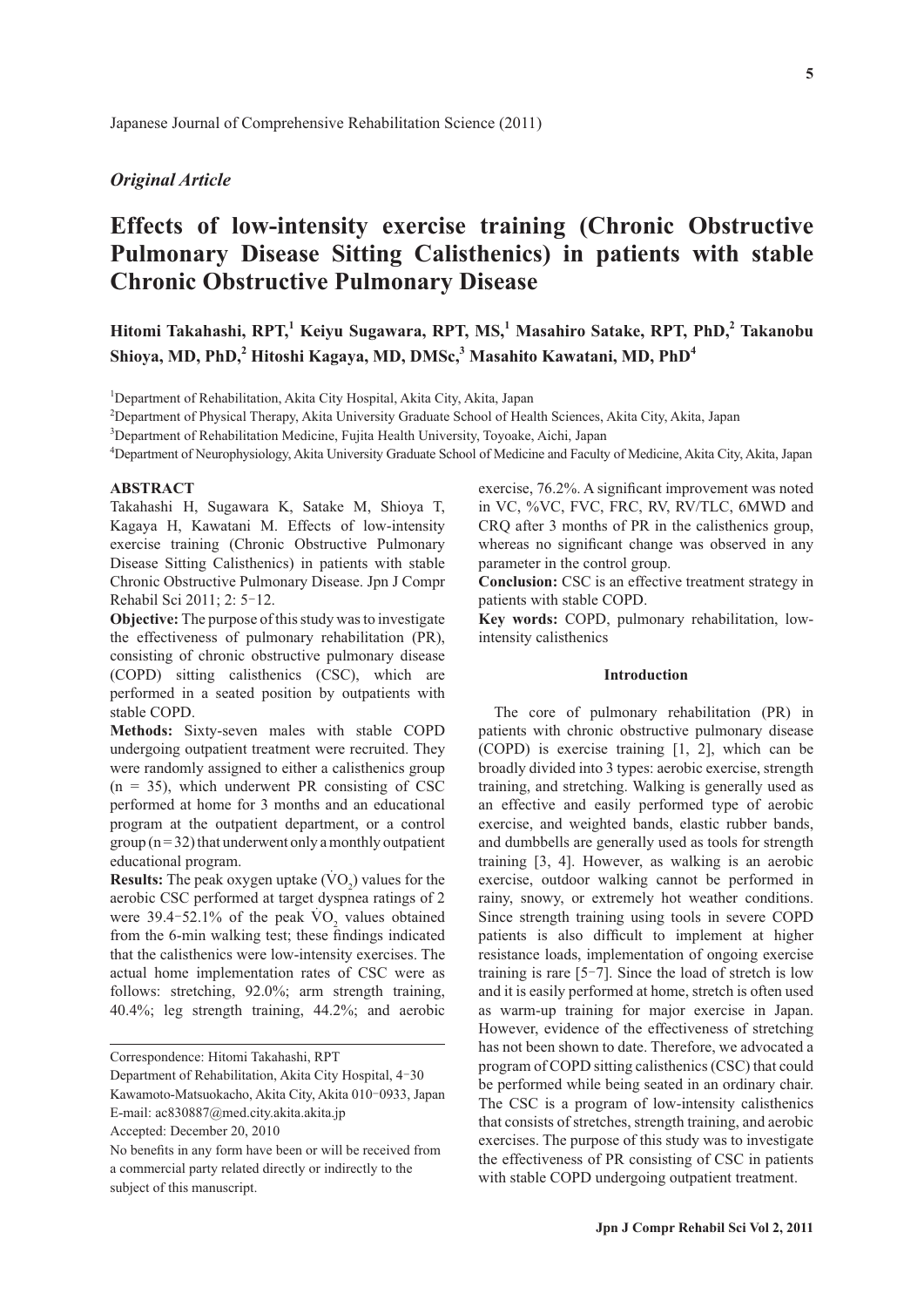#### **Methods**

Sixty-seven stable COPD patients (all males) undergoing treatment in the outpatient department at Akita City Hospital were enrolled in the study between April 2008 and March 2010 (Table 1). Patients with forced expiratory volume in 1 s  $(FEV_1)$  of less than 70% of the reference value and increase in  $\text{FEV}_1$  after inhalation of a  $\beta_2$ -agonist of less than 10% of the reference value were diagnosed with COPD in accordance with the diagnostic criteria of COPD established by the American Thoracic Society (ATS) [8]. COPD patients were randomly assigned to either a calisthenics group ( $n = 35$ ), which underwent PR consisting of home CSC and a monthly educational program in the outpatient department for 3 months or to a control group ( $n = 32$ ), which underwent only a monthly outpatient educational program.

**Table 1.** Characteristics of COPD patients

|                             | $PR (n = 35)$   | Control $(n = 32)$ |
|-----------------------------|-----------------|--------------------|
| Age $(yr)$                  | $72.5 \pm 7.04$ | $72.4 \pm 7.01$    |
| Height (cm)                 | $161 \pm 6.78$  | $161 \pm 6.95$     |
| Weight (kg)                 | $53.3 \pm 11.3$ | $50.4 \pm 9.09$    |
| VC(L)                       | $2.98 \pm 0.79$ | $2.98 \pm 0.74$    |
| $\%$ VC                     | $94.8 \pm 23.1$ | $93.1 \pm 24.8$    |
| FVC(L)                      | $2.81 \pm 0.78$ | $2.84 \pm 0.67$    |
| FEV <sub>1</sub> (L)        | $1.32 \pm 0.61$ | $1.30 \pm 0.55$    |
| $FEV1$ % (%)                | $45.9 \pm 13.8$ | $45.6 \pm 11.3$    |
| $\%$ FEV <sub>1</sub> $(\%$ | $53.5 \pm 22.4$ | $51.2 \pm 22.8$    |
| TLC(L)                      | $6.25 \pm 0.79$ | $6.42 \pm 0.93$    |
| FRC(L)                      | $4.35 \pm 0.69$ | $4.55 \pm 0.88$    |
| RV(L)                       | $3.22 \pm 0.66$ | $3.42 \pm 0.89$    |
| $RV/TLC$ $(\frac{9}{0})$    | $51.8 \pm 10.5$ | $51.1 \pm 11.7$    |
|                             |                 |                    |



The study protocol was approved by the Ethics Committees of Akita City Hospital and Akita University Graduate School of Medicine and was performed in adherence with the principles of the Declaration of Helsinki [9]. The objectives and content of the study were explained to the participants verbally and in writing. Written consent was obtained after the subjects were informed that participation was voluntary and that their privacy would be sufficiently protected.

#### **1. COPD sitting calisthenics**

CSC are calisthenics that are performed while being seated in an ordinary chair, and involve neck, shoulder girdle, and chest stretches (Fig. 1), strength training of the arms and legs using isometric contractions (Fig. 2), and aerobic exercises (Fig. 3). The methods of the CSC are summarized in Table 2.

The exercise intensity of the aerobic exercises was set using target dyspnea ratings (TDR) [10], and the exercises were performed at low intensity, rated as 2 (weak level) on the 10-level Borg scale [11].

#### **2. Implementation of pulmonary rehabilitation**

In the calisthenics group, home CSC were continued for 3 months, with a target frequency of at least 3 days per week with no interval between exercise events exceeding 3 days. During biweekly outpatient visits, respiratory assistance and guidance for activities of daily living (ADL) were provided, and once a month, an educational program was offered in the respiratory classroom. The control group was offered only the monthly educational program. The educational program consisted of various lectures (duration, 45 min) given by medical doctors, nurses, physical therapists, pharmacists, and nationally registered dietitians.





**Figure 1.** Stretching exercises Shoulder girdle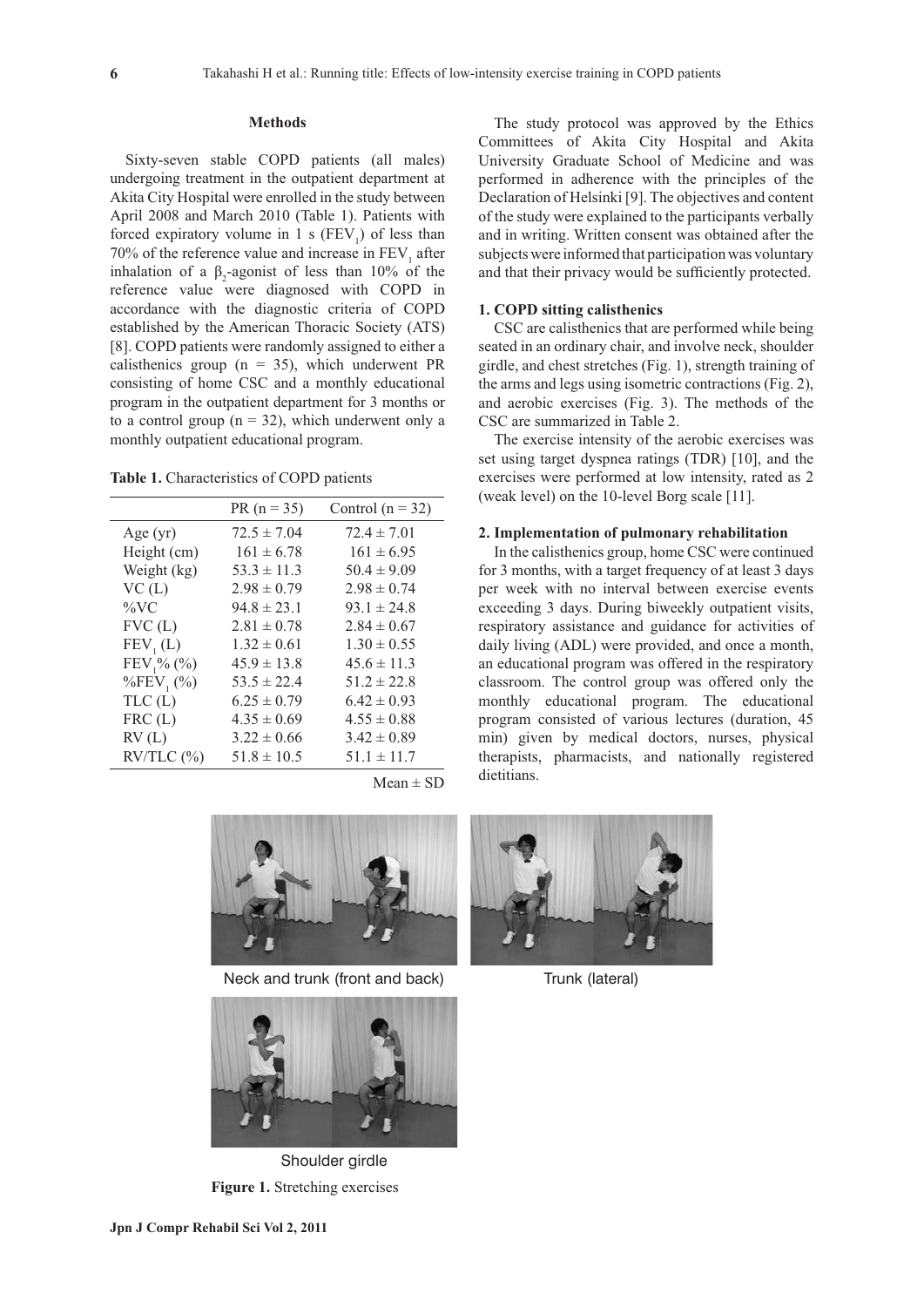

Strength training of the arms



Strength training of the legs (quadriceps muscle)



Strength training of the legs (all the anti-gravity muscles)

**Figure 2.** Strength training of the arms and legs



**Figure 3.** Aerobic exercises



Chair walking The Knee extension

The intensity of aerobic exercises performed at a TDR of 2 and the actual home CSC implementation rate were investigated in the calisthenics group, and the change in each of the parameters listed in Table 3 before and after introduction of PR was comparatively investigated within the calisthenics group and between groups.

The intensity of aerobic exercise performed at a TDR of 2 was determined from the peak oxygen uptake (peak  $\text{VO}_2$ ) during a 6-min walking test (6MWT) [12]. Analysis of exhaled gases during CSC was carried out using a portable exhaled gas analysis device (MetaMax 3B; Cortex Biophysik, Germany), and measurement and analysis was performed on a breath-by-breath basis (Fig. 4) [13, 14]. Dyspnea was measured every minute using the Borg Category Ratio Scale [15]. At baseline and after intervention, forced volume in 1 s  $(FEV_1)$ , vital capacity (VC), and forced vital capacity (FVC) were measured with the use of a

spirometer (CHESTAC-8800; Chest, Inc, Tokyo, Japan), and functional residual capacity (FRC) was measured as thoracic gas volume (VTG) with the use of a body box (CHESTAC-8800 BDN type; Chest, Inc, Tokyo, Japan). Total lung capacity (TLC) and residual volume (RV) were calculated from VC and FRC [16].

The actual home CSC implementation rate was determined using a questionnaire survey conducted 3 months after PR was implemented; the questionnaire recorded the rate at which stretching, aerobic exercise, and strength training of the arms and legs was performed at least 3 times per week.

Furthermore, to investigate the effects of calisthenics, we investigated changes in 6-min walking distance (6MWD) and changes in the score on the Chronic Respiratory Disease Questionnaire (CRQ) [17], which is an index of pulmonary function, and for healthrelated quality of life (HRQOL), from before to 3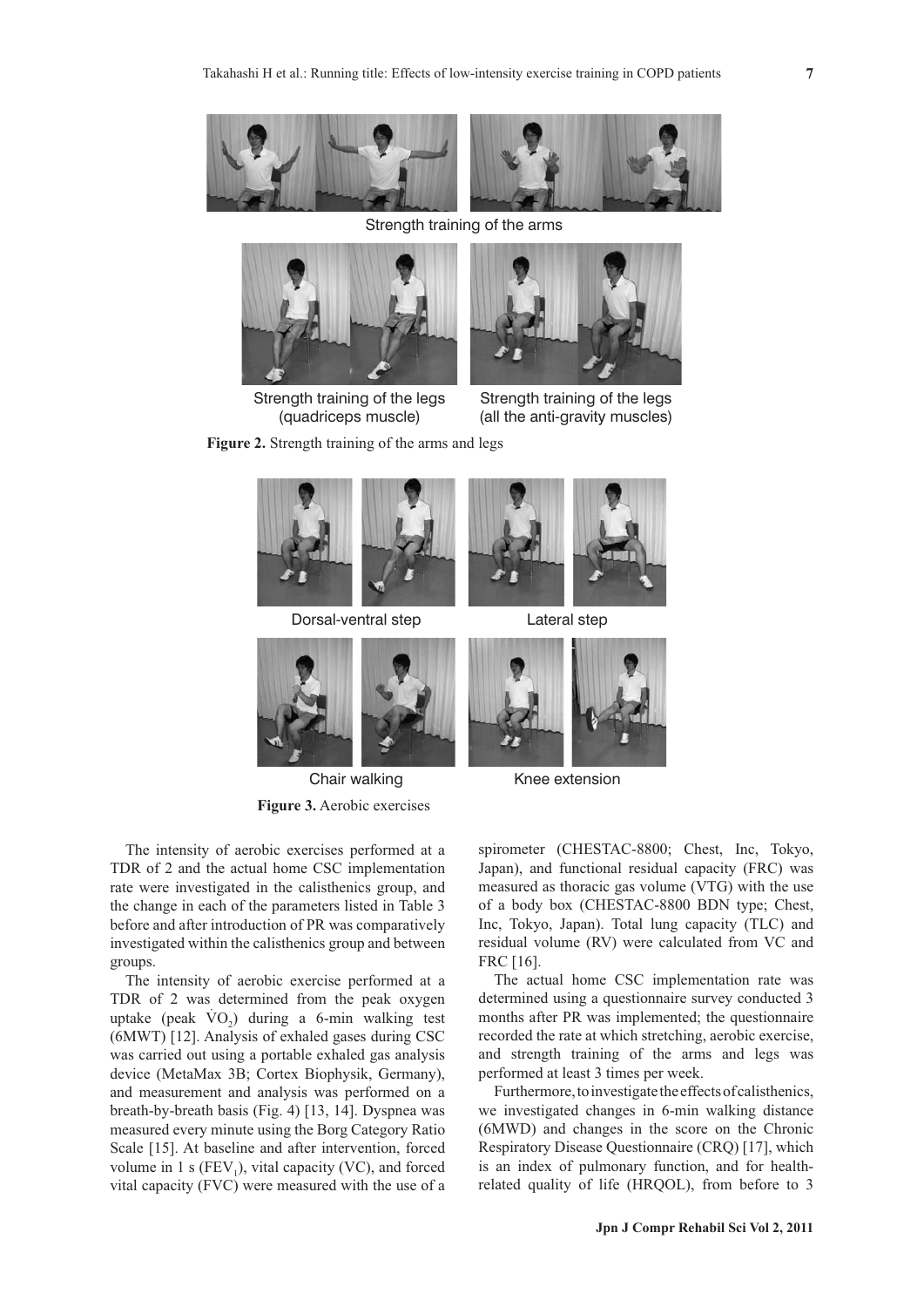#### **Table 2.** Methods of COPD sitting calisthenics

| 1) Muscle stretching |  |
|----------------------|--|
|----------------------|--|

- Neck and trunk (front and back)
- 1. While inhaling through the nose, the neck is bent backwards, and both hands are pulled backwards.
- 2. While exhaling through the mouth, the neck is bent forwards, and the back is rounded. ( These are repeated 5 times.)
- Trunk (lateral)

While exhaling through the mouth, the elbow on the arm that was touching the head is brought upwards. (3) times on each side)

- Shoulder Girdle

While exhaling through the mouth, the neck and upper torso are twisted in the opposite direction. (3 times on each side)

- 2) Strength training of the arms and legs
	- Strength training of the arms
	- 1. Both arms are extended dorsally until they are oriented straight to the sides.
	- 2. While exhaling with pursed lips, the extensor muscles of the arms are isometrically contracted for 6 s.
	- 3. Then, the arms are brought in front of the body. Repeat the same steps as above. (5 times in each position)
	- Strength training of the legs (quadriceps muscle)
		- 1. The legs are crossed at the ankles, and the upper leg restrains the lower leg.
		- 2. While breathing out through pursed lips, the quadriceps muscle is isometrically contracted for 6 s.
	- 3. Then, the legs are switched, and the same steps are repeated on the other side. (5 times for each side)
	- Strength training of the legs (all the anti-gravity muscles)
	- 1. The sides of the chair are grasped with both hands, and force is applied by the legs as if to brace them against the floor.
	- 2. While breathing out through pursed lips, the anti-gravity muscles of the lower extremities are isometrically contracted for  $\bar{6}$  s. (5 times)
- 3) Aerobic exercise

- Dorsal-ventral step

- 1. One foot is extended forward, with the heel touching the ground, and then, the foot is returned to its original position.
- 2. The same movements are performed with the opposite foot, and these movements are repeated.
- Lateral step
- Take a step in the right and left directions.
- Chair walking

One arm is swung to the front and the other is swung to the back, and the walking motion is repeated. - Knee extension

1. One foot is raised, and after extending the knee, the foot is returned to its original position.

2. The opposite foot is moved in the same manner, and these movements are repeated.

The 4 aerobic exercises mentioned above are performed in 2 sets at intervals of 2.5 min (total of 20 min) with TDR 2.

The patients are asked to exhale in such a manner that the respiratory pattern of exhalation:inhalation is 2:1.

**Table 3.** Effect of PR consisting of COPD calisthenics

|                              | $PR (n = 35)$   |                     | Control $(n = 32)$ |                 |
|------------------------------|-----------------|---------------------|--------------------|-----------------|
|                              | baseline        | after 3 months      | baseline           | after 3 months  |
| VC(L)                        | $2.98 \pm 0.79$ | $3.25 \pm 0.75$ **  | $2.98 \pm 0.74$    | $3.00 \pm 0.68$ |
| $\%$ VC                      | $94.8 \pm 23.1$ | $103.9 \pm 21.0$ ** | $93.1 \pm 24.8$    | $96.0 \pm 23.0$ |
| FVC(L)                       | $2.81 \pm 0.78$ | $3.07 \pm 0.75$ **  | $2.84 \pm 0.67$    | $2.89 \pm 0.64$ |
| FEV <sub>1</sub> (L)         | $1.32 \pm 0.61$ | $1.37 \pm 0.58$     | $1.30 \pm 0.55$    | $1.34 \pm 0.57$ |
| $FEV1% (\frac{6}{6})$        | $45.9 \pm 13.8$ | $45.4 \pm 13.7$     | $45.6 \pm 11.3$    | $45.9 \pm 12.8$ |
| $\%$ FEV <sub>1</sub> $(\%)$ | $53.5 \pm 22.4$ | $55.7 \pm 21.5$     | $51.2 \pm 22.8$    | $52.0 \pm 24.4$ |
| TLC(L)                       | $6.25 \pm 0.79$ | $6.18 \pm 0.87$     | $6.42 \pm 0.93$    | $6.42 \pm 0.94$ |
| FRC(L)                       | $4.35 \pm 0.69$ | $4.13 \pm 0.74**$   | $4.55 \pm 0.88$    | $4.47 \pm 0.89$ |
| RV(L)                        | $3.22 \pm 0.66$ | $2.90 \pm 0.67$ **  | $3.42 \pm 0.89$    | $3.34 \pm 0.98$ |
| $RV/TLC$ $%$                 | $51.8 \pm 10.5$ | $47.8 \pm 10.5$ **  | $51.1 \pm 11.7$    | $51.3 \pm 10.1$ |
| 6MWD(m)                      | $367 \pm 123$   | $429 \pm 97.0$ **   | $364 \pm 107$      | $367 \pm 100$   |
| CRQ total                    | $97.0 \pm 23.1$ | $111.8 \pm 18.2$ ** | $98.9 \pm 23.3$    | $99.1 \pm 21.3$ |
| Dyspnea                      | $21.5 \pm 7.7$  | $25.8 \pm 6.2$ **   | $23.3 \pm 5.7$     | $24.5 \pm 4.4$  |
| Fatigue                      | $19.3 \pm 6.7$  | $21.5 \pm 4.9*$     | $20.4 \pm 6.6$     | $20.2 \pm 5.7$  |
| Emotion                      | $36.0 \pm 10.1$ | $42.1 \pm 5.4**$    | $38.5 \pm 9.9$     | $36.7 \pm 10.5$ |
| Mastery                      | $20.7 \pm 4.5$  | $23.0 \pm 5.3^*$    | $21.9 \pm 6.3$     | $21.8 \pm 5.6$  |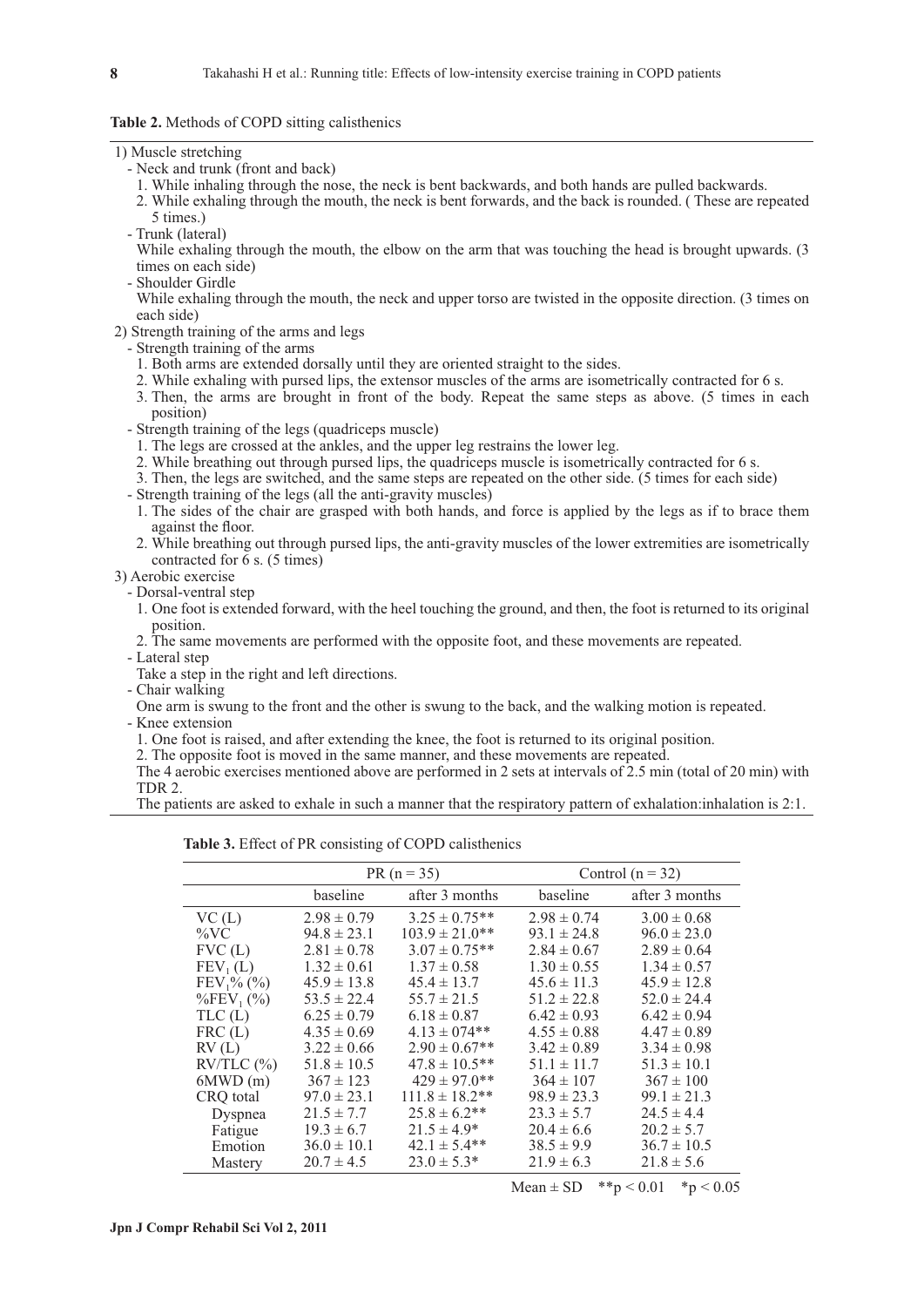

**Figure 4.** Measurement of exercise intensity of aerobic exercises



**Figure 5.**  $VO_2$ / $peakVO_2$  in each exercise

months after the introduction of CSC.

#### **3. Statistical analysis**

After verifying the normality of data from the calisthenics group and the control group, we performed comparisons between the groups using an unpaired *t*-test, and comparisons from before to 3 months after the introduction of PR was performed using a paired  $t$ -test in the calisthenics group. In both tests, significance was established at the 5% level.

#### **Results**

The peak  $\rm \dot{VO}_{2}$  values for the aerobic CSC performed at a TDR of 2 were as follows: dorsal-ventral step, 5.8  $\pm$  1.3 mL/min/kg; lateral step, 6.1  $\pm$  1.1 mL/min/kg; chair walking,  $7.6 \pm 1.6 \text{ mL/min/kg}$ ; and knee extension,  $6.7 \pm 1.4$  mL/min/kg. These values were low-intensity values, being in the range of 39.4–52.1% of the peak  $\rm \dot{VO}_{2}$  values obtained from the 6MWT (Fig. 5).

The actual home CSC rate of implementation at least 3 days per week for stretching was 92.0%, for upper extremity strength training was 40.4%, for lower extremity strength training was 44.2%, and for aerobic exercise was 76.2% (Fig. 6).

A significant improvement was noted in some aspects of lung function, 6MWD, and CRQ in the

calisthenics group 3 months after the introduction of CSC. A significant difference in lung function was seen in the following parameters (expressed as the mean  $\pm$  standard deviation): VC from 2.98  $\pm$  0.79 L to  $3.25 \pm 0.54$  L (P < 0.01), %VC from  $94.8 \pm 23.1$ % to  $103.9 \pm 21.0\%$  (P < 0.01), FVC from  $2.81 \pm 0.78$  L to  $3.07 \pm 0.75$  L (P < 0.01), FRC from  $4.35 \pm 0.69$  L to  $4.13 \pm 0.74$  L (P < 0.01), RV from  $3.22 \pm 0.66$  L to 2.90  $\pm$  0.67 L (P < 0.01), and RV/TLC from 51.8  $\pm$  10.5 to  $47.8 \pm 10.5$  (P < 0.01). Furthermore, there was a significant improvement in 6MWD from  $367 \pm 123$  m to  $429 \pm 97$  m (P < 0.01). A significant improvement was also seen in the total CRQ score from  $97.0 \pm 23.1$ points to  $111.8 \pm 18.2$  points (P < 0.01). Dyspnea scores improved, increasing from  $21.5 \pm 7.7$  points to  $25.8 \pm 6.2$  points (P < 0.01), as did scores for fatigue [from  $19.3 \pm 6.7$  points to  $21.5 \pm 4.9$  points (P < 0.05)], emotion [from  $36.0 \pm 10.0$  points to  $42.1 \pm 5.3$  points  $(P < 0.01)$ ], and mastery [from  $20.7 \pm 4.5$  points to  $23.0 \pm 5.3$  points (P < 0.05)]. No significant changes were seen in the control group (Table 3).

#### **Discussion**

In this study, the  $\rm \dot{VO}_{2}$  values for the aerobic CSC performed at a TDR of  $\overline{2}$  indicated a low intensity of exercise, at 39.4-52.1% of the peak  $\rm \dot{VO}_2$  values from the 6MWT. Although the setting of exercise strength is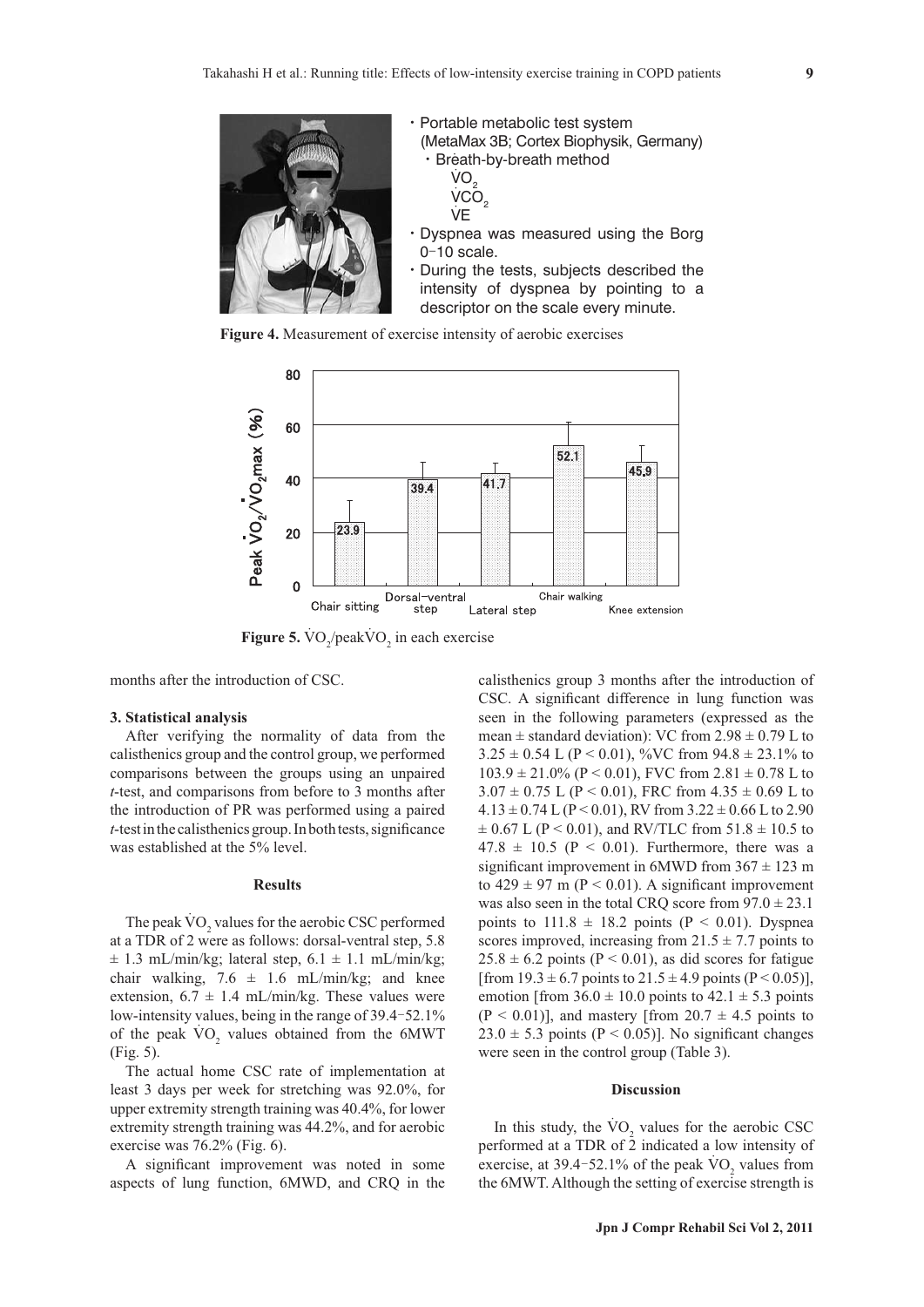

**Figure 6.** Adherence to home exercise

wide, with low intensity at a VO<sub>2</sub> of 40-60% and high intensity at 60‒80%, high intensities result in lower adherence to exercise programs [4, 18]. Since exercise prescriptions calculated from the Shuttle Walking Test have been reported to be unsuitable [19] and the use of the Borg scale and the perception of fatigue have been considered more suitable than heart rate [20, 21], the use of the TDR for home exercise prescription in the present study can be considered to be more realistic.

The actual home implementation rates of PR were investigated in 14 stable COPD patients when PR was first introduced in our hospital. The exercise training our patients were performing at home prior to the introduction of CSC involved arm strength training using plastic bottles and cans, leg strength training performed with bags of salt or sugar wrapped in a cloth wound around the feet, and walking exercise. The actual home implementation rates for stretching calisthenics was 57.1%, for arm strength training was 14.3%, leg strength training was 0%, and aerobic exercise by walking was 21.4%. At this point, home visits were conducted and we tried to cultivate an awareness of the importance of PR and repeated the guidance for exercise training. The results of another visit conducted 2 months later revealed an increase in actual implementation with stretching calisthenics at 85.7%, arm strength training at 28.6%, leg strength training at 14.3%, and walking exercise at 28.6%. The actual implementation rates after introducing the CSC were also high: stretching, 92.0%; arm strength training, 40.4%; leg strength training, 44.2%; and aerobic exercise, 76.2%.

Before the introduction of the CSC program, patients had indicated that muscle strengthening using tools was difficult to sustain and outdoor walking was not possible during inclement weather. However, the CSC

does not require tools, are performed easily indoors, and can be performed while watching television or listening to the radio. The sum of these advantages are thought to have resulted in the increase in sustained implementation for the CSC program.

In general, high-intensity exercise is considered more effective than low-intensity exercise for PR [22– 24]. However, the RCT investigation reported by Puhan et al. [25] concludes that there is insufficient evidence to recommend high-intensity exercise training for COPD patients. An improvement in exercise tolerance and dyspnea occurs after performing low-intensity distal-muscle exercise at home [26]. Furthermore, no difference in exercise tolerance and HRQOL was found between a group that performed continuous training at 50% of the maximum exercise intensity and a group that performed interval training at 30-s increments at 100% of the maximum exercise intensity. This finding indicated that the effect of halving exercise intensity and doubling the exercise time results in the same effect [27]. Finally, no difference in improvement in exercise tolerance, HRQOL, or dyspnea was found between a group that underwent high-intensity exercise therapy (>80% of the maximum exercise intensity, 30 min twice weekly for 8 weeks) and a group that underwent low-intensity limb training (calisthenics, 30 min twice weekly for 8 weeks) [28]. The 2007 ACCP/AACVPR guidelines consider both low-intensity and high-intensity exercise therapies to be clinically effective and give both a 1A rating [4].

Thus, the utility of low-intensity programs has recently been recognized. PR consisting of lowintensity CSC that can be performed easily without tools can therefore be considered an effective method to promote continued implementation at home, to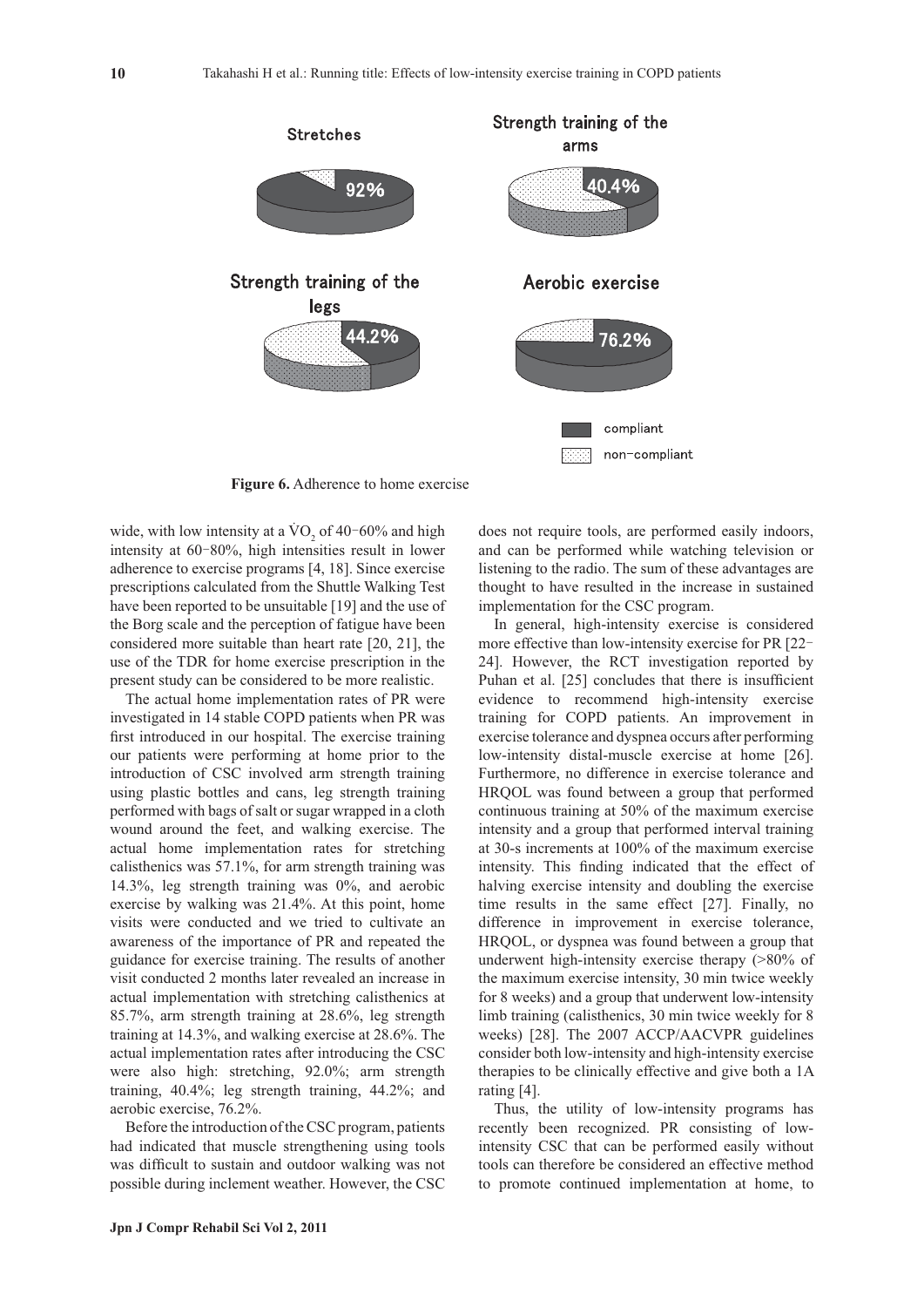contribute to the improvement of some aspects of respiratory function and muscular strength of the arms and legs, and to be an effective measure for improving dyspnea, exercise tolerance, and HRQOL in patients with stable COPD (Fig. 7). The improvement of respiratory function, such as VC and FVC, was considered to be due to the decrease of FRC or RV. The mechanism of the improvement of breathing difficulties in CSC was thought to be similar to the mechanism reported by Shibuya in the COPD stretch exercise [29]. Moreover, a possibility exists that the respiratory assistance at the outpatient clinic once every 2 weeks improved the mobility of the chest cage, FRC and RV, and dyspnea [30]. In addition, because inactivity is generally associated with an increase in dyspnea and the vicious circle that results in deconditioning exists in patients with COPD [31], it was thought that the individual ADL guidance improved all aspects of life and then broke the vicious circle. ADL guidance was held once every 2 weeks in the calisthenics exercise group, whereas an educational program was held once a month in the control group. The possibility that the difference in the frequencies of these 2 programs influenced these results should be clarified in future studies.

There is still no consensus regarding the improving effect of oxygen intake during exercise therapy on exercise tolerance and HRQOL outcome. However, a meta-analysis of RCTs on the short-term effects of administering oxygen during exercise indicated that it was associated with improvements in dyspnea and exercise tolerance, among other factors, in patients with moderate and severe COPD [32]. Consequently, CSC can also be used for cases in which PR is started at the bedside while oxygen is being administered and can be used as exercise therapy while preventing hypoxia. However, further investigation is necessary, and an evaluation of the specific effectiveness of CSC in severe or very severe COPD is warranted.

Non-invasive positive pressure ventilation (NPPV) has been used in some patients with COPD only at night, only during exercise training, or both at night and during exercise therapy. The use of NPPV in patients with severe COPD during exercise training reduces dyspnea and lengthens walking distance [33]. Currently, the routine use of NPPV in patients with severe COPD is not recommended [4]; however, its use with CSC could be effective in patients with severe hypercapnia whose exercise tolerance is extremely low and for whom exercising while being ventilated results in an alleviation of symptoms. A detailed investigation of the use of CSC in conjunction with NPPV in patients with severe COPD is also necessary.

In conclusion, the  $\text{VO}_2$  values for aerobic CSC performed at a TDR of 2 were in the range of 39.4-52.1% of the peak  $\text{VO}_2$  values from the 6MWT, indicating that these calisthenics were low-intensity exercises. The home implementation rates of CSC were higher than the continued implementation rates of the program in place prior to the introduction of CSC. Significant improvement was obtained in respiratory function, exercise tolerance, and HRQOL 3 months after the introduction of CSC, suggesting that PR composed of CSC was effective in patients with stable COPD.

#### **References**

- 1. American Thoracic Society MEDICAL SECTION OF THE AMERICAN LUNG ASSOCIATION. Pulmonary Rehabilitation. Am J Respir Crit Care Med 1999; 159: 1666‒82.
- 2 . British Thoracic Society Standards of Care Subcommittee on Pulmonary Rehabilitation. BTS Statement Pulmonary rehabilitation. Thorax 2001; 56: 827-34.
- 3 . Nici L, Donner C, Wouters E, Zuwallack R, Ambrosino N, Bourbeau J, et al. ATS/ERS Pulmonary Rehabilitation Writing Committee. American Thoracic Society/European Respiratory Society statement on pulmonary rehabilitation. Am J Respir Crit Care Med 2006; 173: 1390-413.
- 4 . Ries AL, Bauldoff GS, Carlin BW, Casaburi R, Emery CF, Mahler DA, et al. Pulmonary Rehabilitation: Joint ACCP/



**Figure 7.** Possible mechanisms of improvement of HRQOL by PR